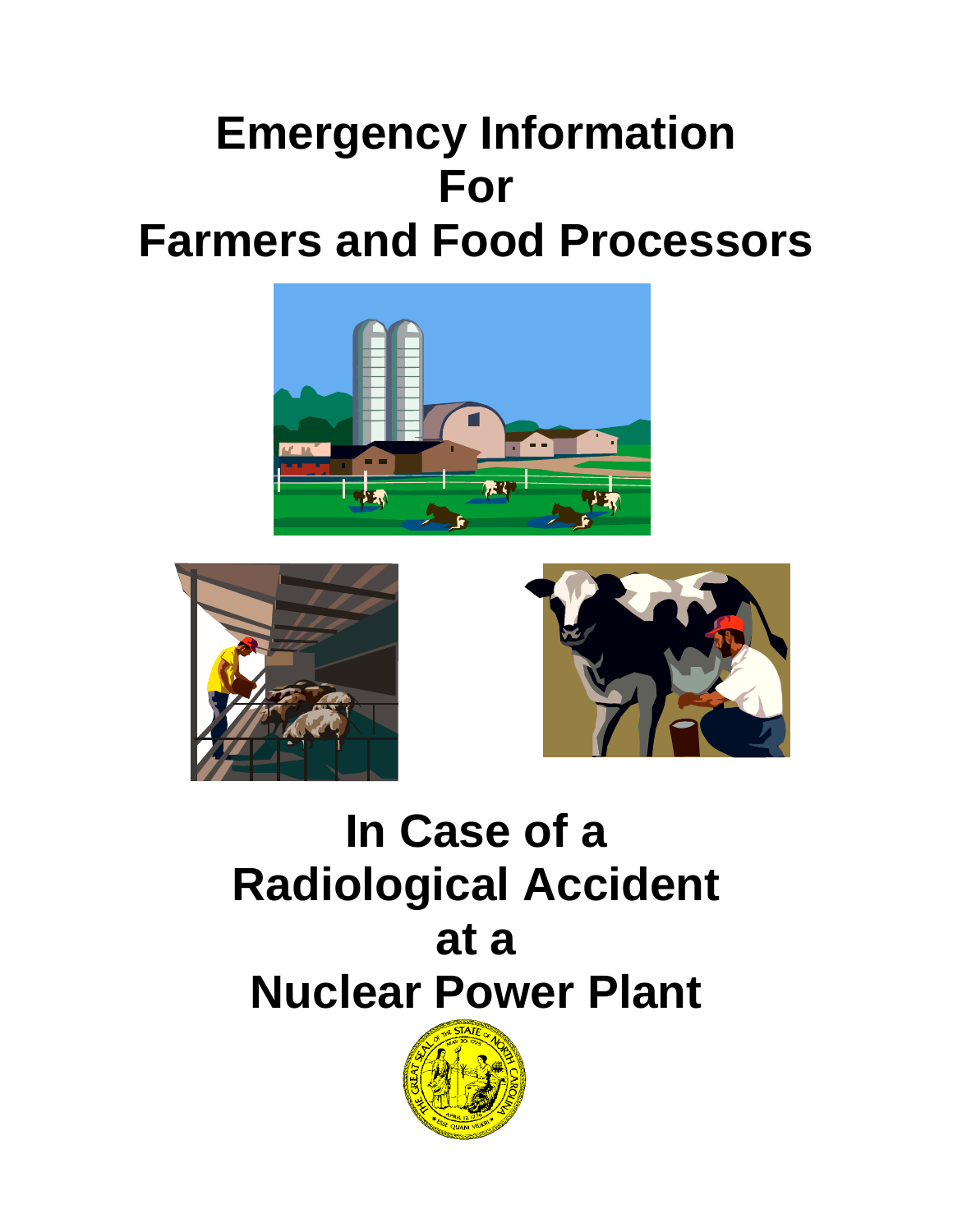# **Developed by**

# **North Carolina Emergency Management in cooperation with**

# **NC Cooperative Extension and North Carolina Department of Agriculture & Consumer Services**





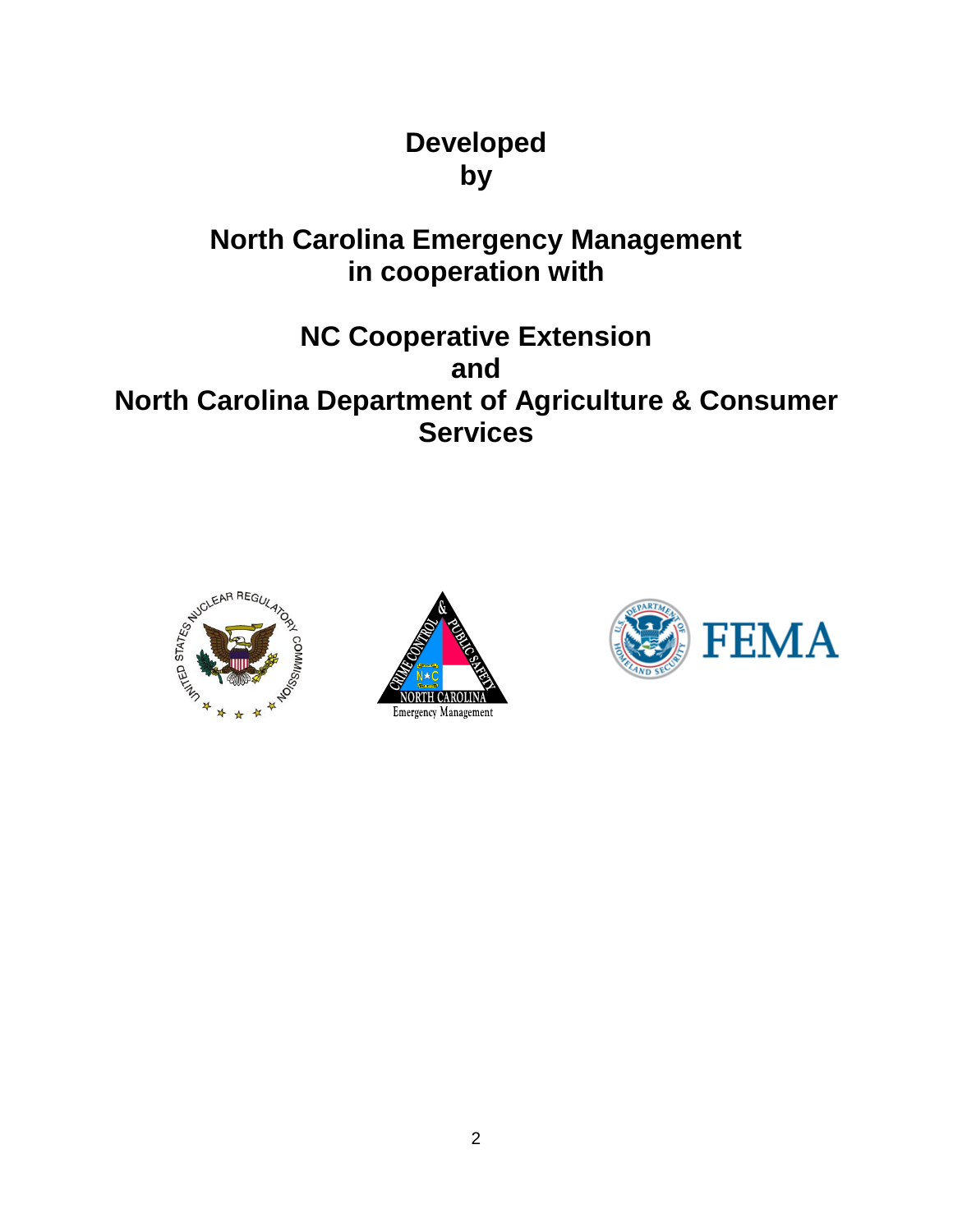## **Preface**

The information in this pamphlet is designed to provide information for farmers and growers on the probable and potential effects of radiation on farming operations. This information is intended to help farmers better understand the effects of radioactive contamination on plants, soil, water, and animals, and the basic needs and care of animals should a radiological accident occur.

This guide will also be useful to processors and distributors of products from within an affected area or accident site. This information also applies to communities near nuclear power station, and communities which may be affected by a transportation accident involving radioactive materials on one of our major highways. Information is shared on what you may be asked to do if an incident occurs causing an area to be exposed to contamination.

In the event of an emergency, your first concern will be the safety of you and your family. State officials using the EAS (Emergency Alert System) will notify the public of necessary protective steps. If the accident will also affect the farming in your area, instructions for farmer's needs will also be issued over EAS. This will provide you with an explanation of the actions that you may be advised to take to protect farm animals and products.

Comprehensive emergency plans have been prepared cooperatively by local and state emergency management officials to advise you should the need arise.

## **Introduction**

The use of nuclear fuel for the generation of electricity has a very safe history in the United States.

The commercial nuclear plants in the United States have accumulated a combined total of more than 1,000 years of operation to provide energy for residential, commercial, industrial and agricultural uses. The Brunswick Nuclear Power Plant, the Harris Nuclear Power Plant, and the McGuire Nuclear Power Station are nuclear power plants in our state and the Catawba Nuclear Power Station in South Carolina operates close to the North Carolina border.

The accident at Three Mile Island in 1979 caused no health effects to residents and no adverse effects to the agricultural community. But the incident did provide valuable information and experience to the nuclear industry and to federal, state and local emergency management organizations. Today, extensive and well-tested emergency plans for nuclear plants are in place at the utility, county, state and federal levels.

This brochure has been prepared specifically for the agricultural community. It contains information about radiation, and possible actions you might be asked to take to protect your farm products in the unlikely event of a nuclear accident. In the remote possibility that an accident involving radiation would affect your farm products, state and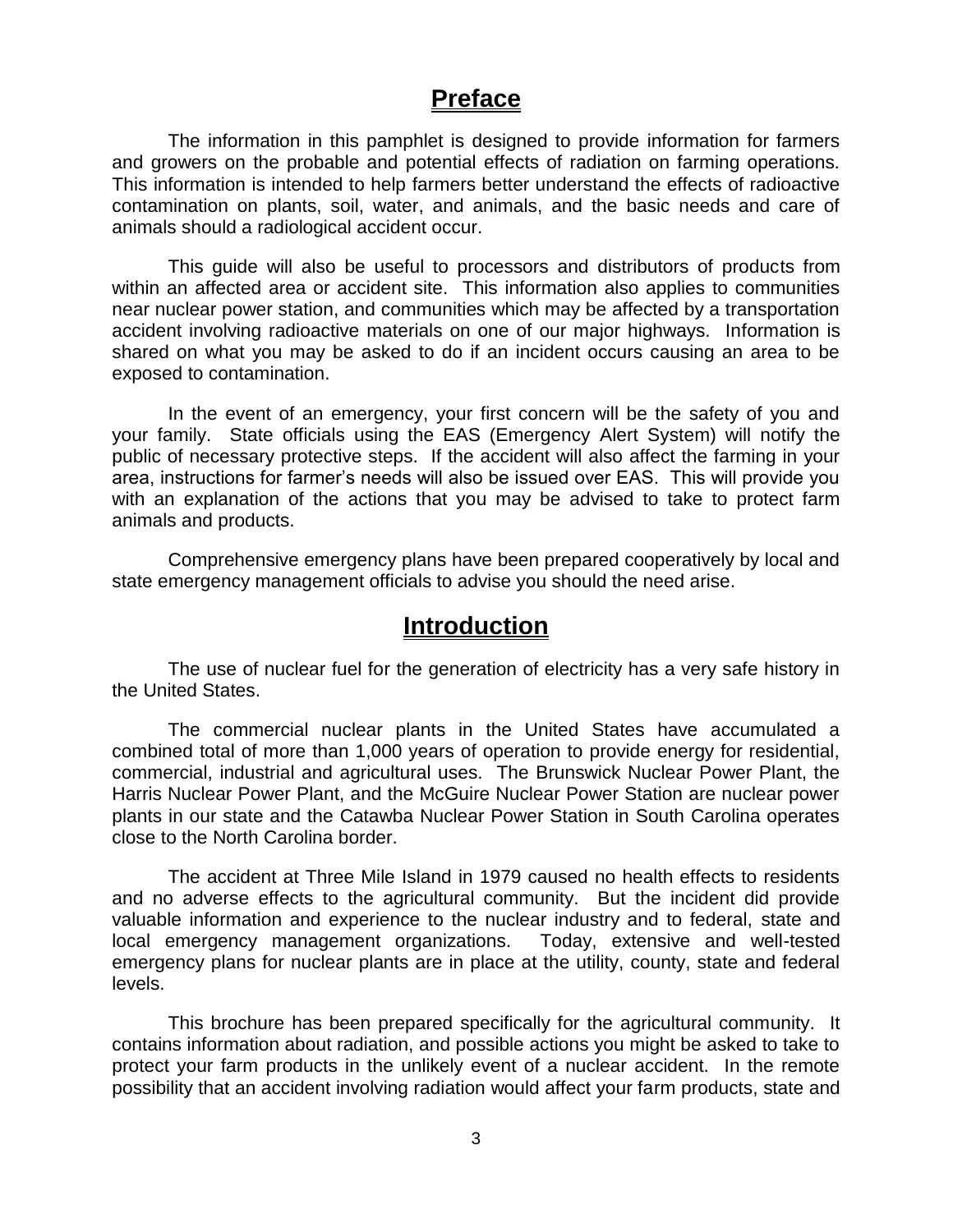county officials would activate the Emergency Alert System to issue instructions specific to the agricultural community.

## **Radiation and You**

Radiation is energy in the form of waves or particles and is part of our everyday lives. Our planet receives radiation from outer space and from the sun.

Other naturally occurring radioactive materials are present in the soil, in the structures where we live, and in the food and water we consume. Radioactive gases are present in the air we breathe, too. It is no surprise that our bodies are radioactive. In fact, 80% of the radiation we receive comes from natural sources. These natural forms of radiation are referred to as "background radiation."

We also experience radiation in other forms such as medical and dental X-rays, and increased cosmic rays during jet airplane flights. Each of us receives 100-350 units of radiation called millirem each year.

Radiation is one of the by-products of splitting the atom. The other is heat – which produces the steam to drive the turbine and produce electricity. Radiation comes in three forms: alpha particles, beta particles, and gamma rays.

Alpha Particles can travel only a few inches in air and can be stopped by a sheet of paper or the outer layer of a person's skin. These particles are only harmful if swallowed or inhaled.

Beta Particles can travel only a few feet in air and while they can pass through paper they can be stopped by aluminum foil or glass. As with Alpha particles these particles are only harmful if swallowed or inhaled.

Gamma Rays are high energy rays similar to those used to produce medical xrays. This type of radiation is very penetrating and requires shielding of concrete, lead or water to absorb the energy.

Residents living near a nuclear power plant receive much less radiation from the plant than they do from other sources. A resident living within one mile of a nuclear plant receives only about .02 millirem of radiation from the plant each year. A nuclear plant adds so little radiation to the environment that it is difficult to measure it against the background radiation.

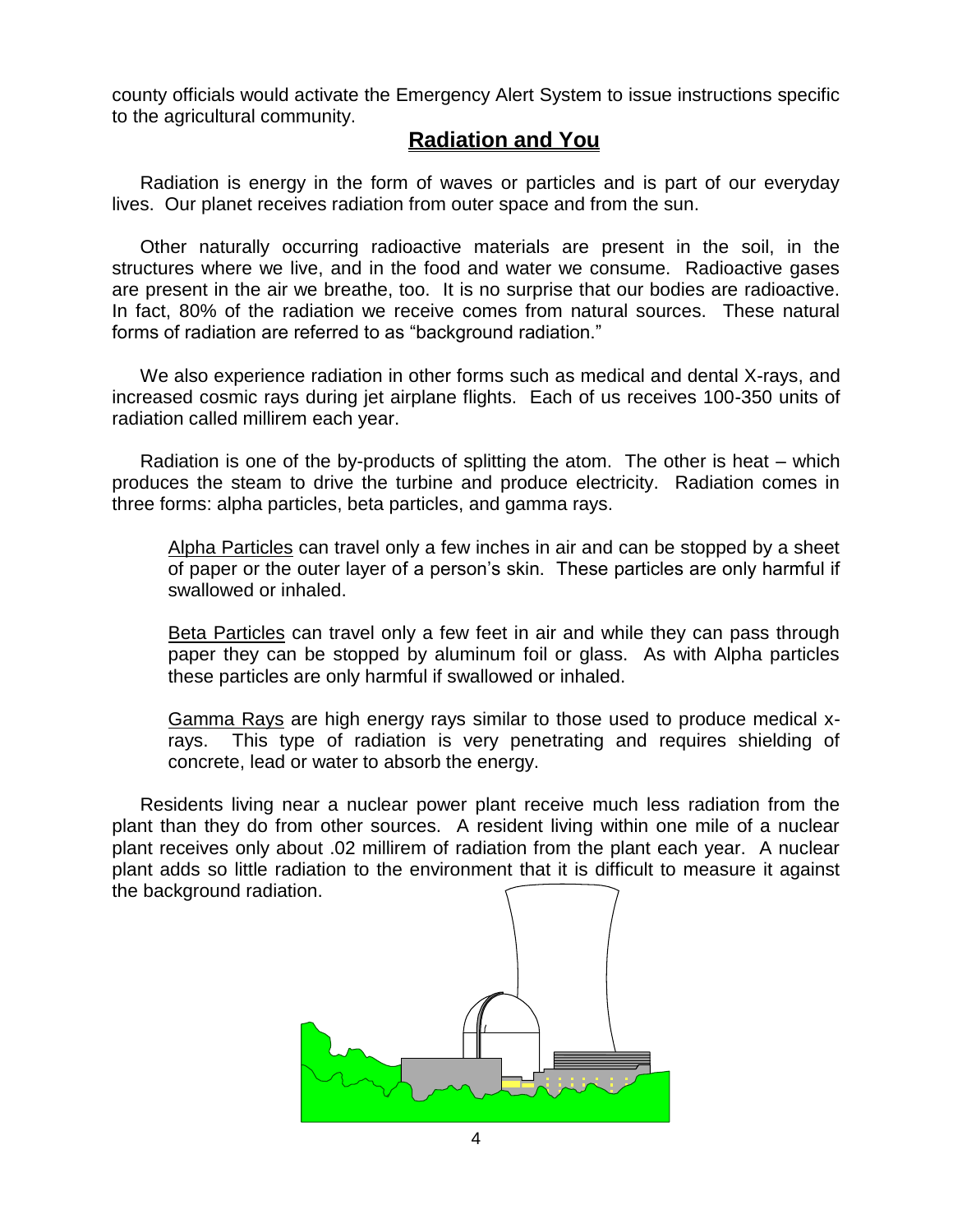## **How Are Radioactive Materials Spread and How Are You Affected?**

Radioactive materials that could be released from a nuclear power plant include particles and gases. Both are spread by the wind. Particles would eventually fall to the ground - - with the heavier particles close to the plant and lighter ones farther away.

Weather conditions are an important factor. Under some conditions, the particles might travel up to 50 miles, but strong winds that could carry the particles long distances also disperse the radioactive material and lower the concentration. Rain could bring the particles to the ground more quickly and thus increase the concentration in an area.

The degree of harm, which may come from radiation, depends on the nature of the radioactivity, the length of exposure, how much of the body is exposed, and whether radioactive material has been ingested. Radiation exposure can be reduced in three ways - - greater distance from the source, shorter time exposure, and sheltering in a building or other means of cover.

Studies have shown that no major health effects are seen until the level of radiation reaches 100 rem (100,000 millirem). The average person receives only 100- 350 millirem of radiation each year from **all** sources.

## **What Is Contamination And How Long Does It Last?**

Contamination refers to the undesired presence of radioactive materials.

If any surface, including skin or outer clothing is contaminated, the contamination can be removed by washing. This is called decontamination.

Radiation is greatest when it is initially released, but rapidly decreases. Particles reaching the ground soon after the release are more radioactive, while those that remain airborne for a longer period have lost much of their activity before coming to rest.

In an accident that would release radiation into the environment, farm equipment, animals, crops and the soil could become contaminated. People will be given specific instructions depending on the amount and type of radiation released.

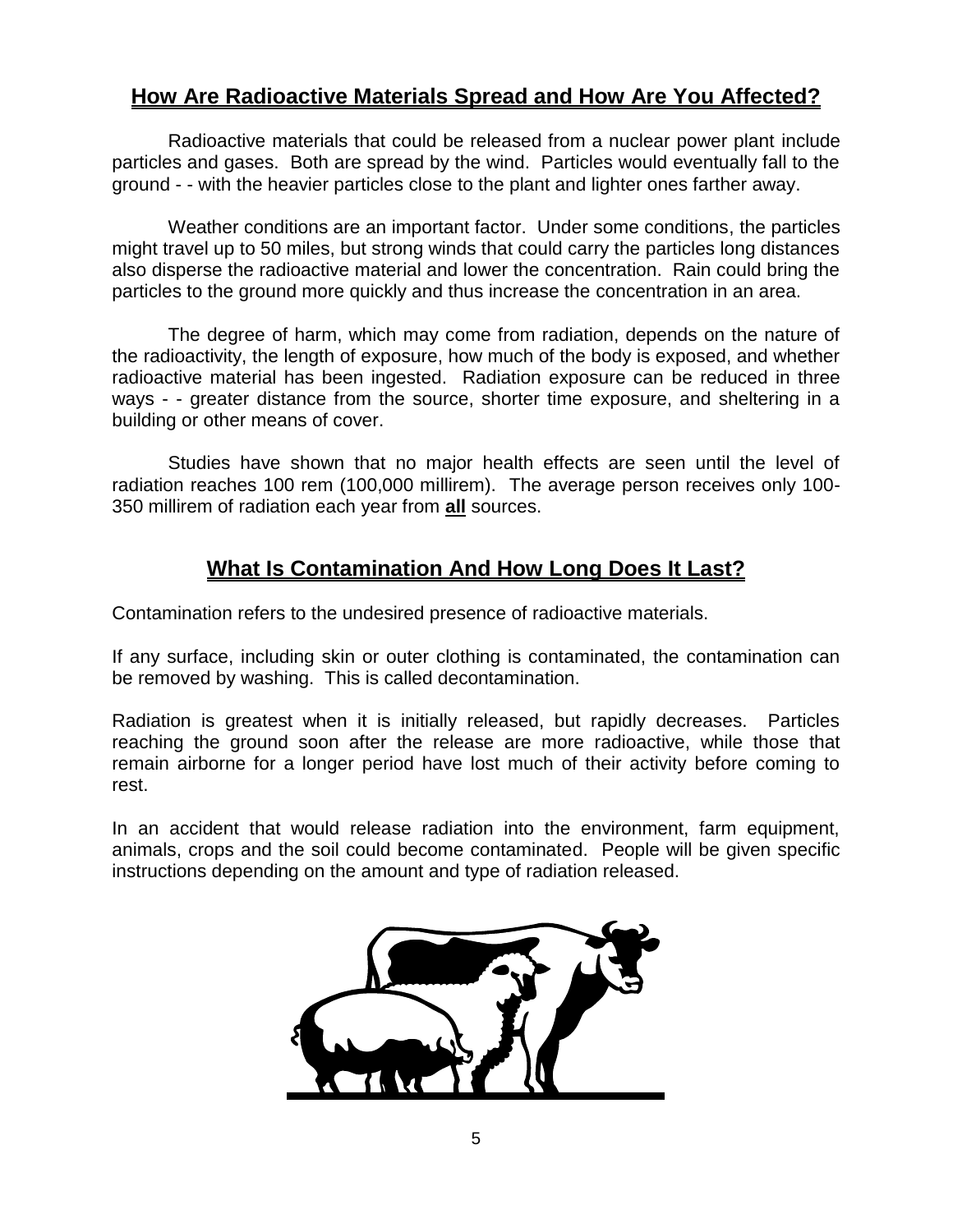## **How Would You Learn Of A Nuclear Incident?**

If the accident would affect residents within 10 miles of the plant, sirens would be sounded to alert residents to tune their radio or TV to an Emergency Broadcast System (EBS) station for information and instructions. These instructions could include taking shelter indoors, evacuation, or protective actions regarding fruits and vegetables, milk, water and livestock.

Residents within 50 miles of the plant could also receive instructions regarding protective actions for fruits and vegetables, milk, water and livestock. The agricultural community would receive these instructions in several ways. The Emergency Broadcast System (EBS) stations would carry these general instructions. Also, residents could be alerted by county Emergency Management Coordinators and agricultural extension agents.

A less severe incident might not require protective actions by the general public, but could involve agricultural protective actions to minimize impact on the human food chain.

#### **The Ingestion Pathway**

A circular area of about 50 miles around a nuclear plant is called the Ingestion Pathway. Some parts of this area could be affected by an accident involving a release of radiation.

The principal exposure to radiation contamination that must be considered in the ingestion pathway is through the consumption of contaminated foods such as milk, fresh fruits, and vegetables, processed meat products and water. When large enough amounts of radioactive particles or gases enter the body, cells can be damaged. Therefore, it is important to prevent contamination from entering the human food chain.

State authorities, county authorities, farms, and food-related industries (including processing, transportation, and storage) would participate in a joint effort to identify and prevent contaminated food from reaching the public.

#### **Protective Actions and Technical Guidance**

State and local governments are responsible for evaluating and recommending food chain protective actions based on Food and Drug Administration guidelines. State emergency workers would collect field samples of milk, forage, crops, processed food, water, etc. to determine the location and extent of contamination.

Two levels of protective response apply to all food pathways. Preventive protective actions would minimize contamination of food products, while emergency protective actions would isolate contaminated food to prevent consumption and introduction into commerce.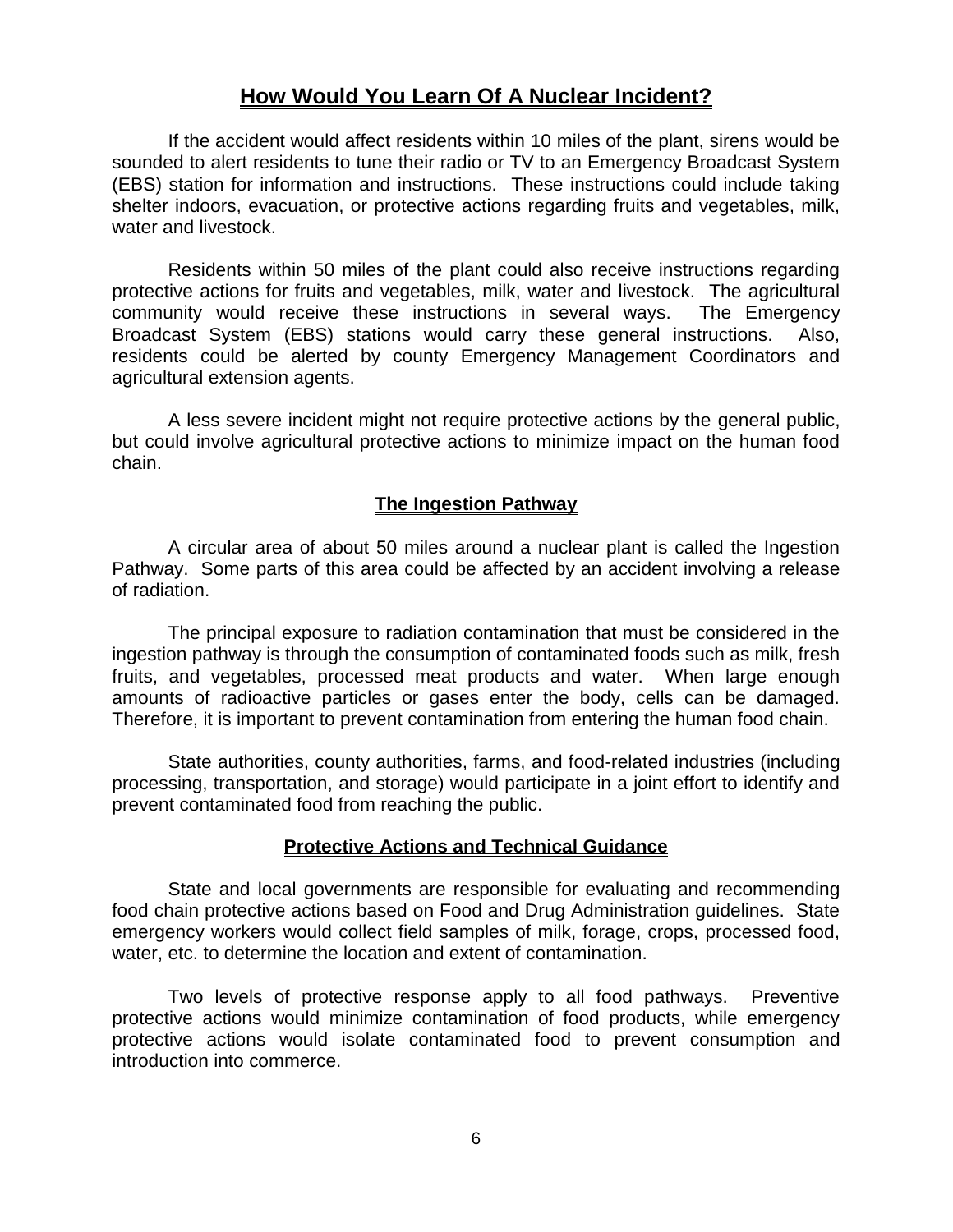The following guidelines describe steps you might be asked to take in the unlikely event of an emergency involving a release of radiation.

## **Protection of Farm Animals and Products**

#### **Concern for Animal Feed and Water**

Animal consumption of contaminated feed and water is of primary concern because some radioactive material could be absorbed by their bodies through this means. If these animals or milk from these animals were consumed, radiation would enter the human food chain causing human exposure. The reason for preventing farm animals from eating contaminated feed or drinking contaminated water is thus to prevent possible human radiation exposure.

## **Sheltering Guidance**

Some farm buildings provide better protection than others due to heavier construction. Placing earth, hay, sacked feed or fertilizer, concrete blocks or other materials over and around exposed shelter walls will increase shielding effectiveness.

An important sheltering factor is ventilation. Avoid using fans. However, if it becomes necessary, set the fan on a very low speed to minimize bringing in outside air. It is better to adequate space to the more valuable animals than to try to provide shelter to all animals and lose them from overcrowding.



Natural shelters such as caves, ravines, forests, and wood lots offer some protection. Cattle could be penned in such structures as cattle underpasses or bridges if available. Cattle confined in pens would shield each other to a limited extent.

It is important to remember that any shelter is better than none and that animals need adequate space and ventilation. Plan to give your most valuable animals the best shelter and care.

## **Protected Water Supply**

The best sources of water are a covered well, tank, cistern, or running spring. Protect standing water by covering the surface at the outset of an emergency. Do not add water to covered storage unless it is from a protected source. Use all the original water in protected storage before adding more.

Water in an exposed pond would be contaminated but the level of activity would fall rapidly and the water may be safe within a few days. Such water could be used for surface irrigation and to wash down buildings and unsheltered livestock. Surface water should be safe within a few days after emissions. The surface water in ponds and rivers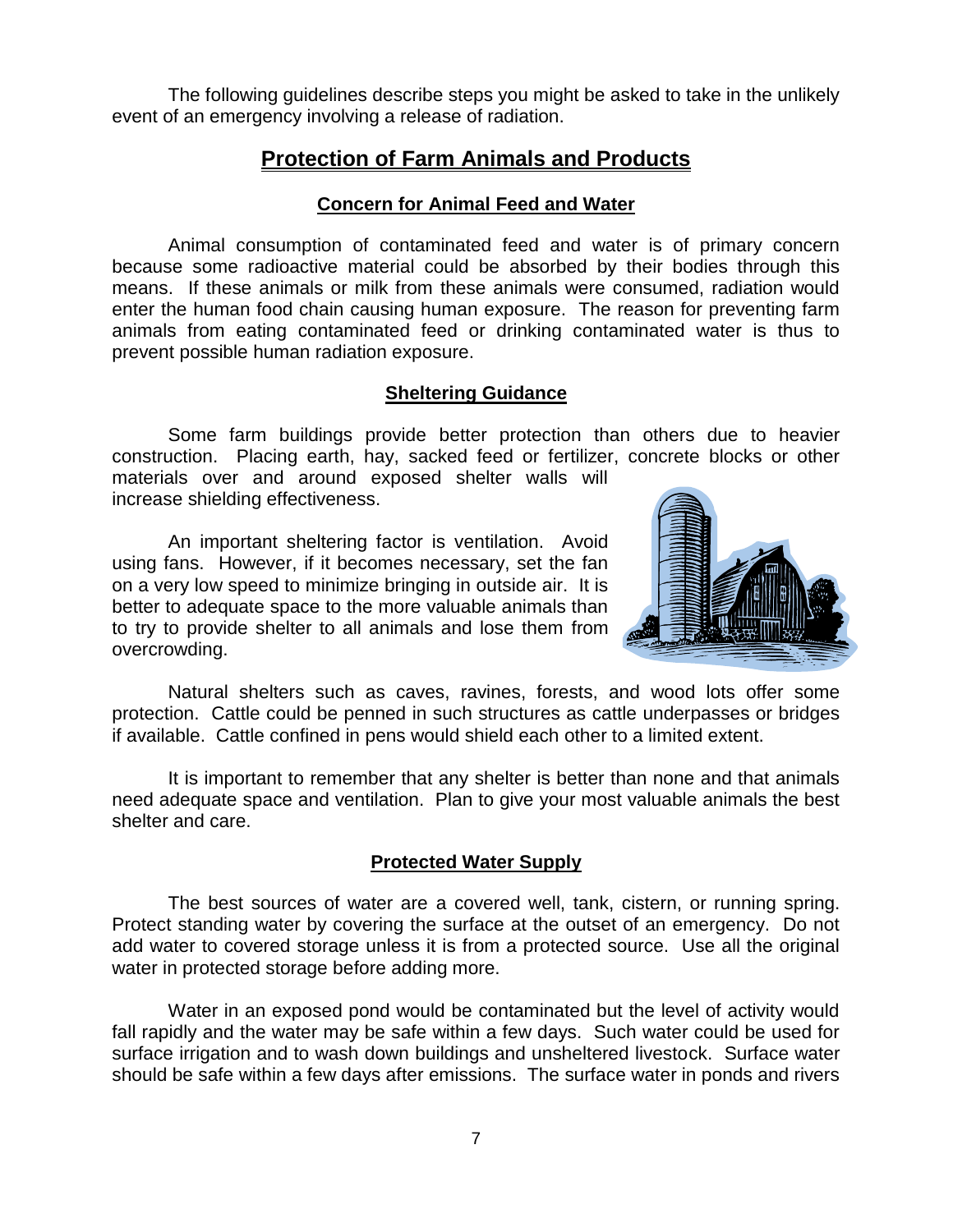would tend to be safer sooner if there is no rain. Otherwise, if possible, obtain drinking water for livestock from another source.

## **Protected Animal Feed**

Radioactive particles are like dust settling from the air. Therefore, a cover would prevent feed from being contaminated. The use of feeds should be limited to those under cover or otherwise protected.

Grain in permanent indoor storage, hay in a barn and silage in a covered silo may be considered protected. A haystack in an open field can be protected with a

tarpaulin, plastic sheet, or similar covering. Large, rolled bales of hay in the open should be used only when absolutely necessary and only if the outer layers are removed and discarded.

You will be notified if the forage growing in your area is considered harmful. As a precautionary measure until clearance is provided, do not let animals graze, particularly dairy stock. If no stored feed is available, animals can survive for a period of time on water.

## **Protection of Dairy Goats and Cows and Beef Cattle**

Dairy goats and cattle should be moved indoors first, because radioactive material easily transfers to milk. Make a special effort to prevent dairy animals from becoming contaminated by providing clean feed and water. There is little radiation danger to the dairy animals themselves, but more in the foods produced for human consumption such as milk and other dairy products.

State emergency personnel will be monitoring milk on farms and at other points on its way to market. If your milk is sampled, you will be informed whether it contains radioactive materials.



Beef cattle should be restrained from grazing on contaminated pastures. Where it cannot be avoided, supplementing grazing with protected feeds will limit the amount of



ingested contamination. If possible, feed cattle protected stacked hay, silage, or grain.

To the extent possible, prevent cattle from drinking from ponds, lakes, rivers, and streams. Water from covered sources such as springs and wells would be essentially free of contamination.

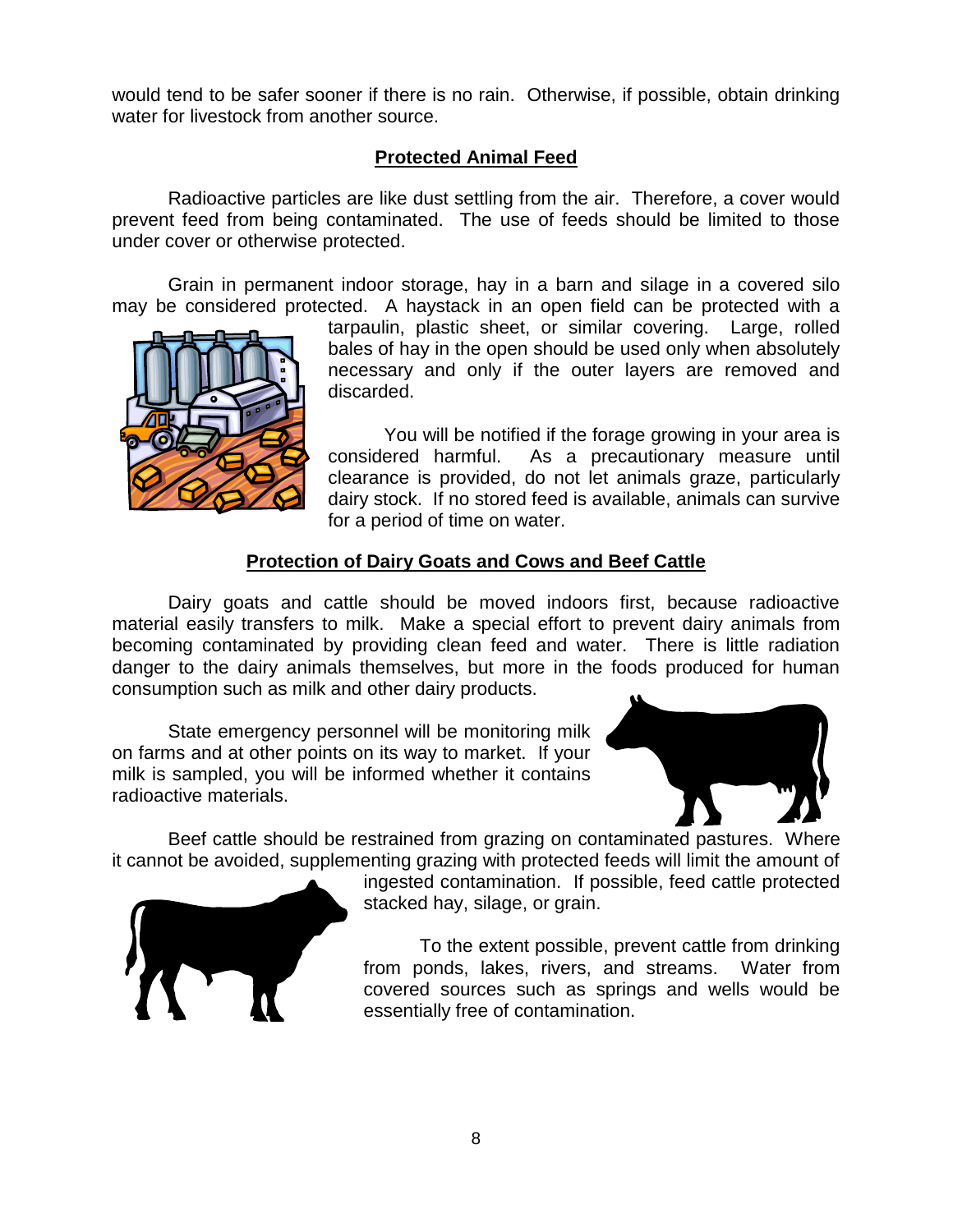#### **Protection of Swine**

Swine raised in buildings will have readily available protection from contamination. Breeding stock and the most valuable animals should receive priority care.

Adequate space is important and ventilation systems should be run at the lowest



possible level. Since water is the primary necessity for hogs,  $\bullet$  it is important that it come from a protected source. Stored feed should also have adequate protection from contamination. If it is available, use prepared rations until the supply is exhausted and only then switch to stored grain.

## **Poultry Care**

Eggs and poultry products are important food sources and should be protected to prevent human consumption of radioactive materials.

Poultry are somewhat more resistant to radiation than other farm animals. Other

factors, which contribute to a lower concern for these animals are the confined shelters in which they are raised, and the use of stored feed.

Close building openings and operate ventilating systems at the lowest possible level. Many of the same feed and water measures used for livestock apply to poultry as well.



## **Long Term Animal Care**

In the very unlikely event that an evacuation of your area is needed, leave animals with as much protected food and water as conditions permit. If your absence is for a longer period than the initial supplies would last, reentry to the evacuated zone to care for livestock may be permissible as determined by emergency management officials. In this case, you must conform to all rules regarding emergency workers, including the use of protective equipment and instrumentation, and limitation of your stay in the area. Your agricultural extension agent can advise you of the emergency status and how it affects your farm.

#### **Animal Sickness**

Even for the worst case accident and radiological release, it is unlikely that the type and level of emissions would cause animal illness. It is even more unlikely that a worst case event would cause the death of any animals.

Any unexplained illness or deaths would more likely be the result of changes in routines of livestock feeding and patterns of grazing.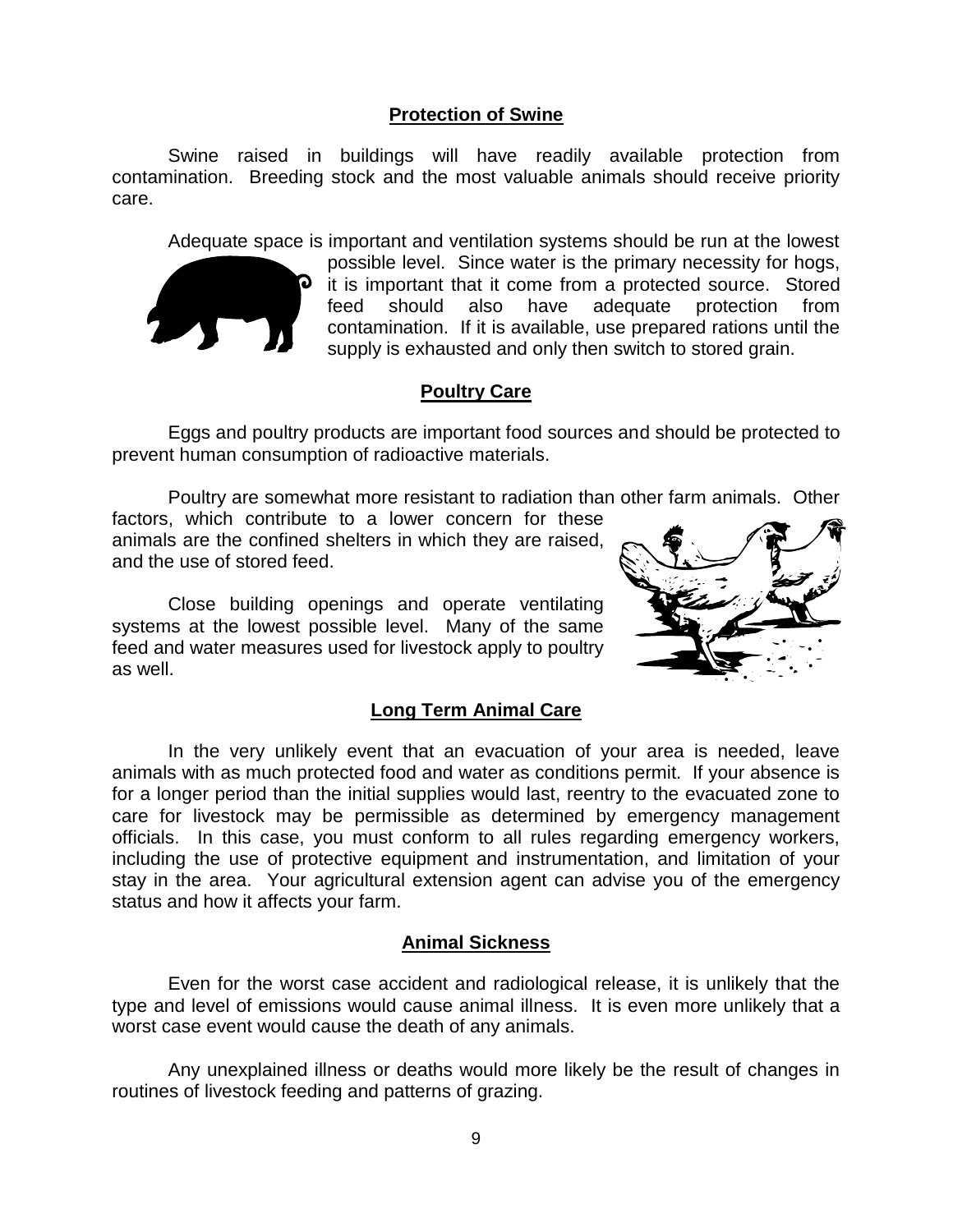In the event of death or illness of any farm animal, contact the North Carolina Department of Agriculture (NCDA) or your agricultural extension agent immediately. The NCDA is prepared to examine your animal and to assist in the diagnosis of problems.

#### **Decontamination of Animals and Buildings**

Soap and water will remove contamination from animal hides. However, when using this method to decontaminate animals, wear protective clothing similar to that used in pesticide application. Take precautions to keep yourself from becoming contaminated. If you believe your clothes have become contaminated, remove them and wash them as you normally would in the washing machine. Any contamination would remain in the water and would not contaminate the washing machine.

Agricultural extension agents will advise you of the decontamination procedures for your farm.

#### **Fruits and Vegetables**

Exposure of growing fruits and vegetables to radioactive particles results in external contamination. Leaves, pods and fruits that are surface contaminated can be cleaned before being eaten. Normal washing is the effective removal method, but should be done in a place other than the kitchen so as to prevent possible

> contamination of those foods and dishes.



Underground crops absorb little contamination. The standard washing method would be sufficient to prepare these foods for consumption.



At a time of a radiological emergency, ripe fruits may be lost due to the personnel hazard involved in harvesting. Fruits that need not be immediately picked can be saved if gathered after the contamination has decayed.

#### **Contamination of the Land**

Even in the most serious conceivable incident, it is anticipated that most land would be returned to normal agricultural use within several weeks after having been contaminated. The exact length of time that the land remains contaminated would depend on the amount and type of radioactive deposition.

The NC Department of Agriculture & Consumer Services and the NC Division of Radiation Protection are prepared to monitor and sample your land and advise regarding the correct measures.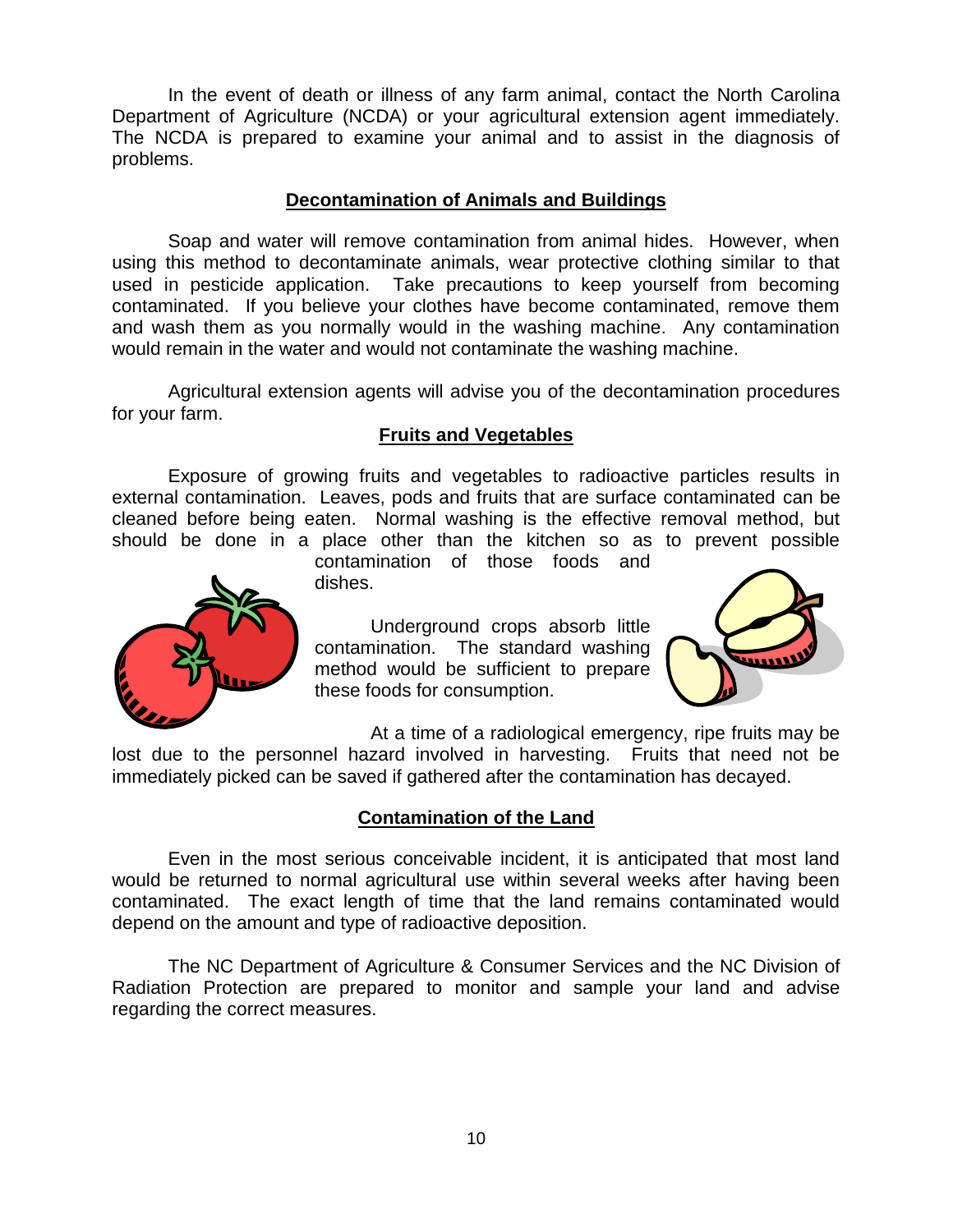## **Recommended Protective Actions**

## **For Farmers**

- When you go outside, wear clothing that covers all portions of the body, similar to what you would wear when applying pesticides; for example: boots, gloves, coveralls, or long sleeved shirts, and long pants.
- Wear a protective mask or place a folded (preferably dampened) cloth over your mouth and nose when working outside to prevent inhalation of radioactive materials.
- Remove outer clothing.
- Wash hands thoroughly before preparing or eating food.
- Wash, scrub, peel, or shell any fresh fruits and vegetables before eating them.
- Remove dairy animals from pasture, shelter if possible, and provide them protected feed and water.
- Do not slaughter any animals
- Do not use fresh milk from your dairy animals, vegetables from your garden, or eggs from your chickens.
- Do not engage in dust-producing activities such as cultivating, disking, baling, or harvesting.
- Do not process or distribute agricultural products until they have been sampled by appropriate government officials and found to be free of contamination.
- Do not transport or market contaminated food products.
- Do not fish or hunt.
- Specific instructions will depend on the distance of your farm or facility from the nuclear power plant and the prevailing winds.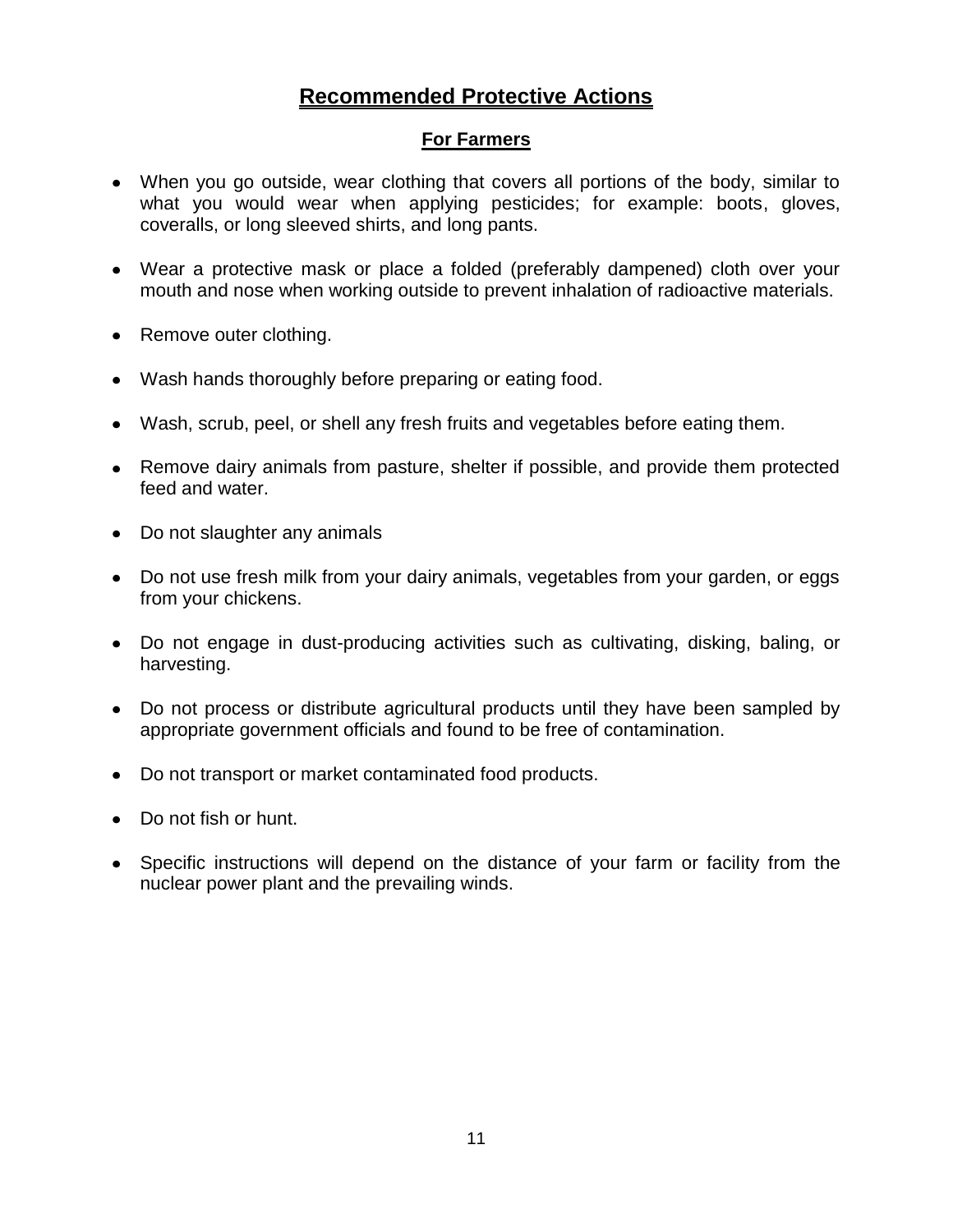## **For Food Supply**

## **Milk**

Remove all dairy animals from pasture, shelter if possible, and provide them with protected food and water. State or local government officials may come to your farm to take milk, food, and water samples for laboratory analysis to determine whether any of these products are contaminated.

If dairy products are found to be contaminated, it may be recommended that milk and milk products be withheld from the market. It is possible, however, for milk products contaminated with certain radioactive materials to be safe for human consumption after proper storage over a period of time. This will allow for decay of the radioactive materials. The decay may be achieved by freezing and storing fresh milk, concentrated milk, or concentrated milk products. Storage of milk for prolonged periods of time at reduced temperature is also possible provided ultrahigh temperature pasteurization techniques are used during processing. Using fluid milk for the production of butter, cheese, dry milk, or evaporated milk may also be possible.



You will be advised by state and local government officials as to what protective actions are appropriate.

## **Meat and Meat Products**

If there is a release of radioactive materials in the environment, you may be advised to place meat animals on  $\bigotimes$ , protected feed and water, and if possible, provide them with shelter.  $\sqrt{ }$  if livestock consumer feed and water are contaminated with  $\sqrt{2}$  radioactive materials, some of the contamination could enter meat and meat products.



## **Poultry and Poultry Products**

Poultry raised outdoors, especially those kept for egg production, should be  $\sum_{n=1}^{\infty}$  monitored by taking samples and performing laboratory tests to determine the presence of radioactive contamination. Poultry raised indoors and given protected feed and water are not likely to be

contaminated. If contamination is verified, State and local government officials may advise that poultry and eggs should not be consumed.

## **Fish and Marine Life**

Fish and other marine life raised in ponds may continue to be harvested unless appropriate State and local government officials have determined through laboratory analysis of samples that they are contaminated. Samples of fish, water,



and marine life from open bodies of freshwater and saltwater should also be analyzed to ensure that they are safe to consume.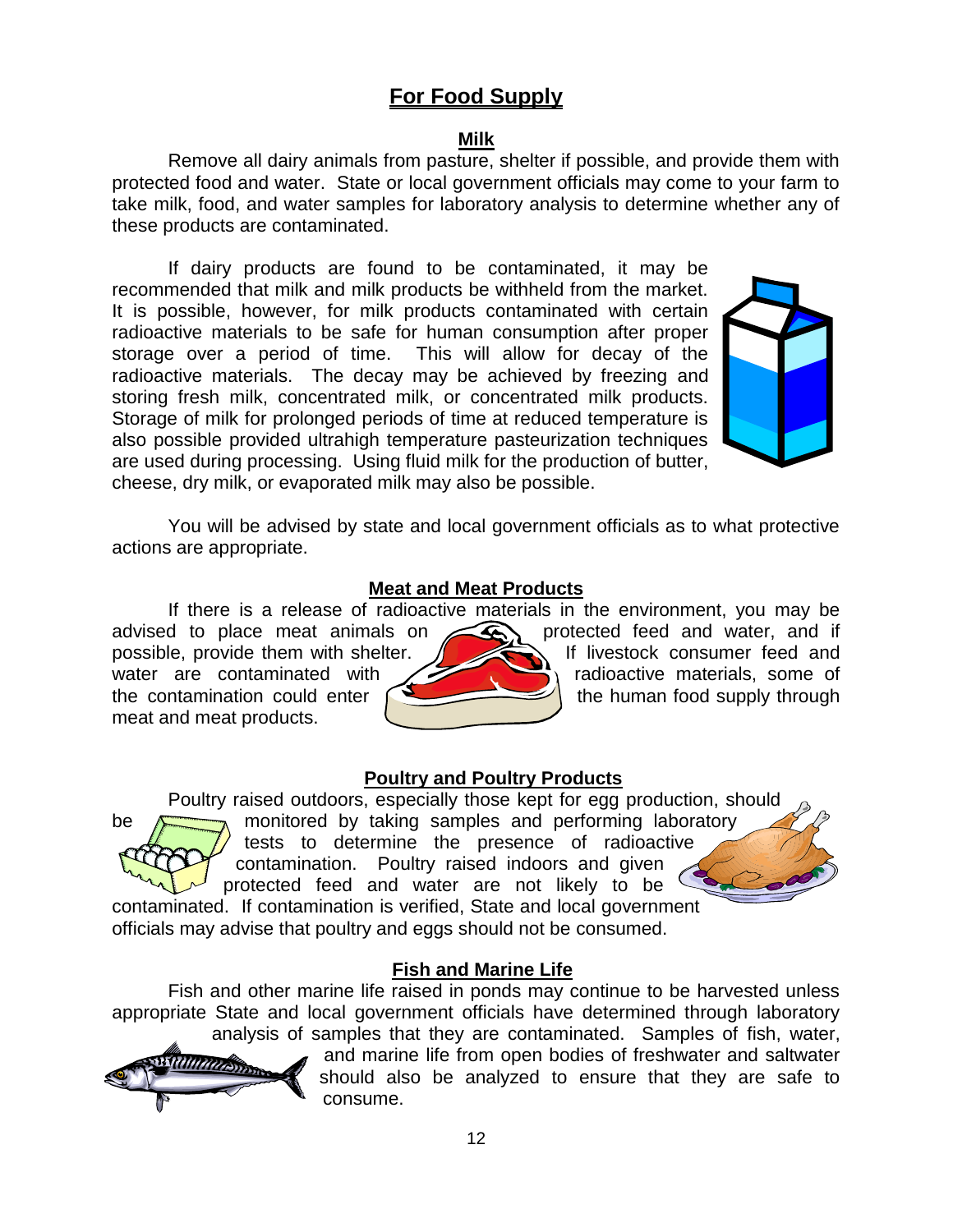## **Honey**

Honey and beehives will need to be sampled and analyzed by appropriate State and local government officials if radioactive contamination is detected in the area. You will be instructed by local government officials on how to handle the hives and honey.

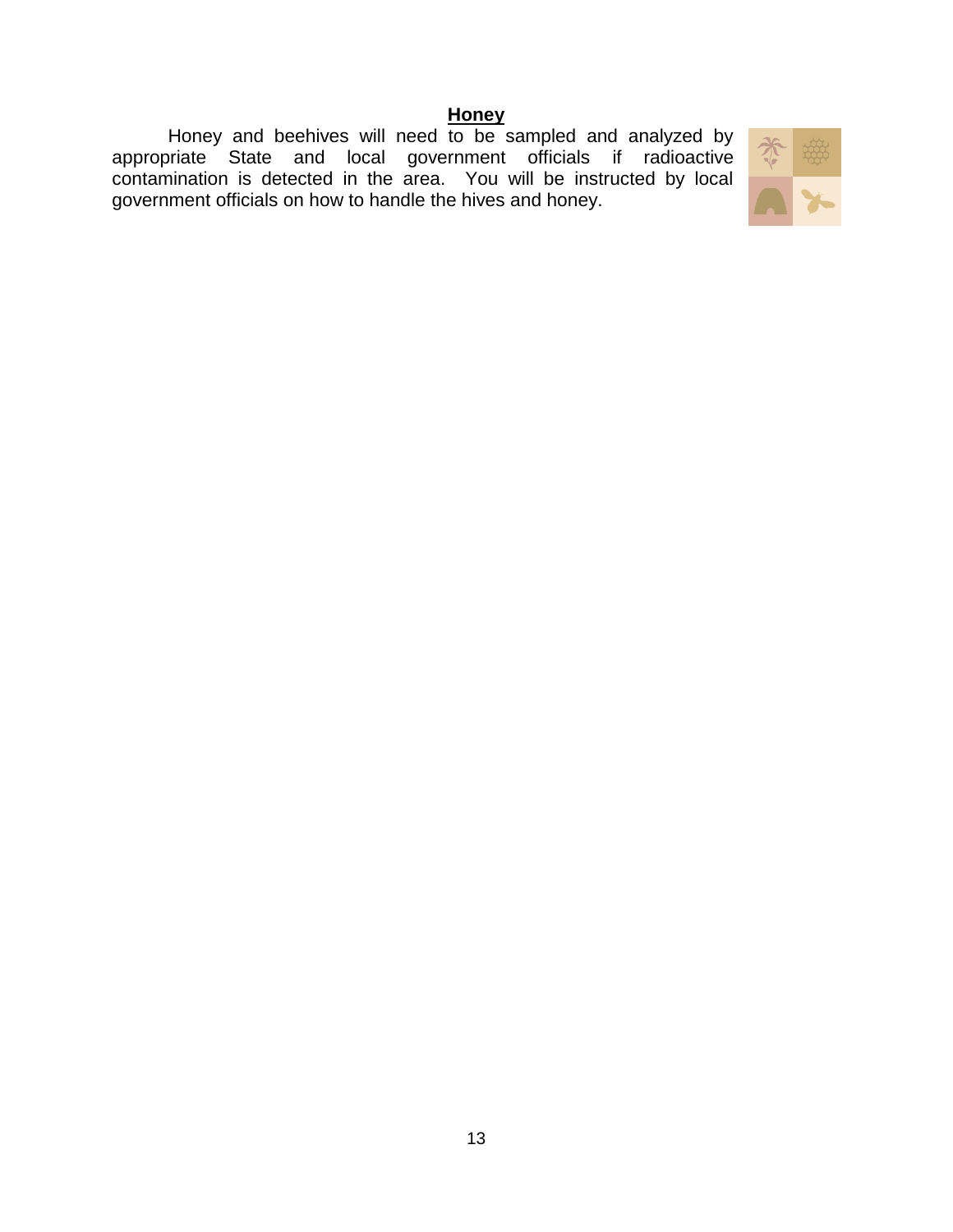## **For Soils and Grains**

#### **Soils**

If State and local government officials determine that the soil is contaminated, proper soil management procedures can be implemented to reduce contamination to safe levels. Idling, the non-use of the land for a specific period of time, may be necessary in some cases. However, in situations involving highly contaminated soil, removal and disposal of the soil may be more appropriate.

Planting alternative crops may also be recommended in some situations. Crops such as cotton and flax could be substituted for food crops because they contribute little or no radioactive material to the human diet.

Deep plowing the soil will move radioactive substances below the plant root level, prevent plants from taking up contaminated nutrients, and allow the level of radioactivity to decrease with the passage of time

State and local government officials will advise you on the best actions to take to minimize the effects of contamination in the soil.

#### **Grains**

If grains are permitted to grow to maturity, most contamination will probably be removed by the wind and rain. Milling or polishing will probably remove any remaining contamination. Sampling and laboratory analysis will determine if the grain is safe to use. When harvested, contaminated and uncontaminated grains should be stored separately.

## **For Water Supplies**

#### **Water**

Open sources of water should be protected. Cover open rain barrels and tanks to prevent contamination. Covered wells and other covered or underground sources of water will probably not become contaminated. Radiation contaminants deposited on the ground will travel very slowly unless soils are sandy. It is unlikely that underground water supplies will be affected.

Filler pipes should be disconnected from storage containers that are supplied by run-off from roofs or other surface drain fields. This will prevent contaminants from entering the storage container.

Close water intake valves from any contaminated water sources to prevent distribution (e.g. irrigation) of contaminated water.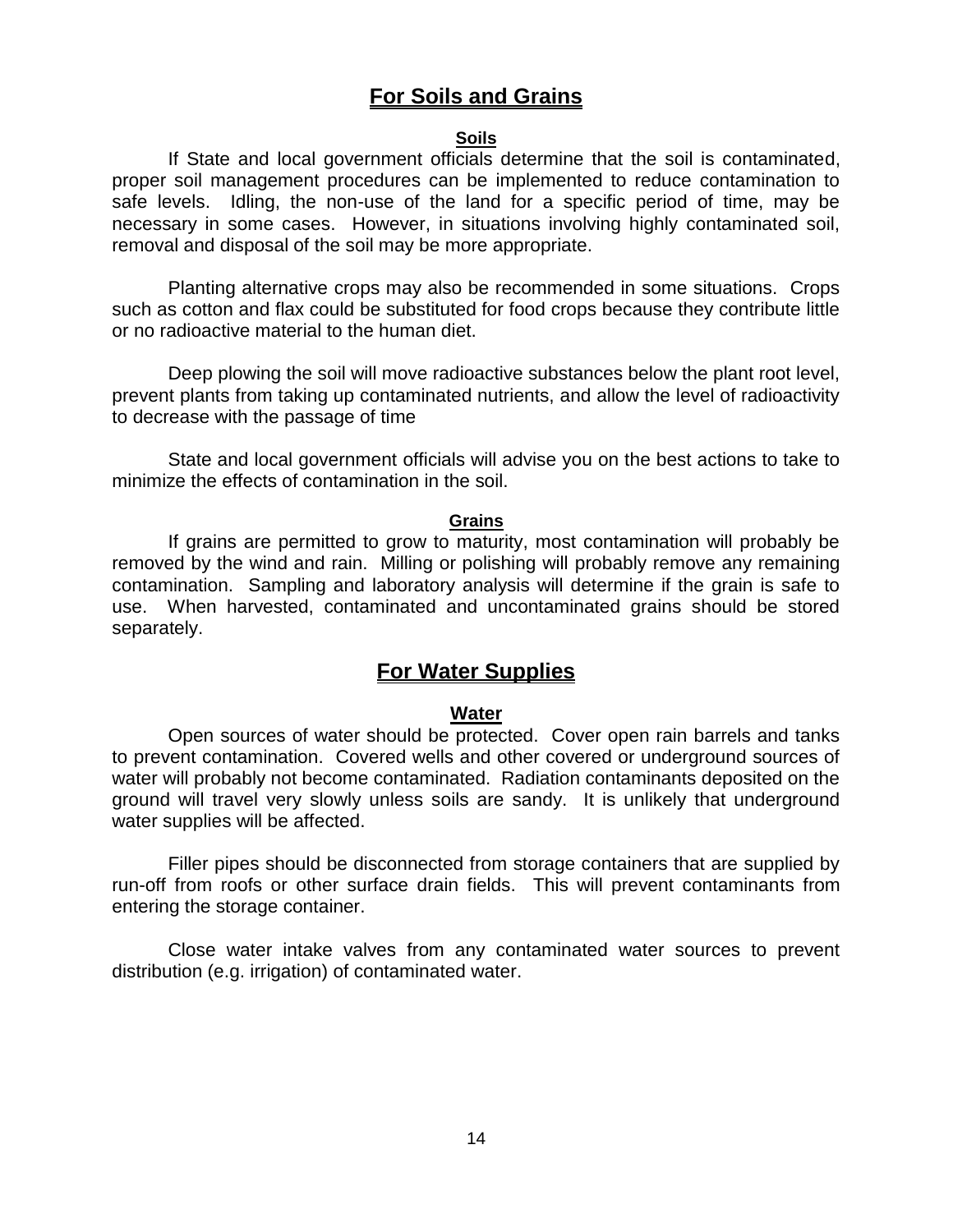## **Food Processing and Marketing**

#### **Marketing Animal Food Products**

Do not destroy any animal foods unless storage has made them inedible. You will receive specific instructions from state authorities. Milk should be safe to use if it is from dairy animals that have been adequately sheltered and protected.

Livestock that have been exposed to external contamination can be used for food if they have been adequately washed and then monitored by state authorities prior to slaughter. Meat animals that have internal contamination cannot be slaughtered until the state authorities advise the owner that it is safe to do so.

If milk pickups and deliveries are interrupted because of an emergency, officials will be in touch with milk transport firms to provide instructions. There may be delays in pickups, which will require holding milk for longer than normal periods. If the delay is too great for the adequate storage of all milk produced, you should have alternate storage or processing plans. It is possible that some milk may have to be discarded.

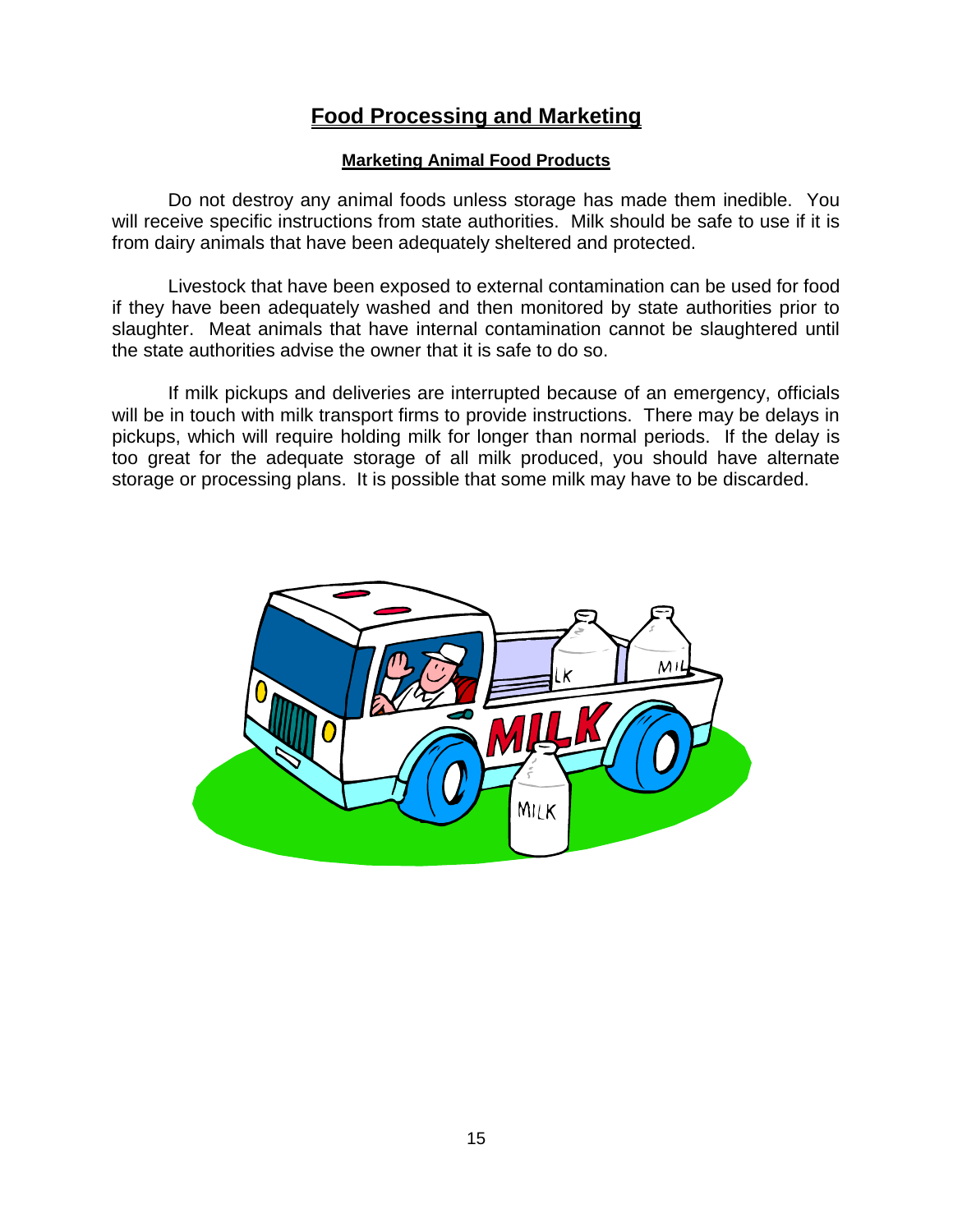## **Guidance for Food Processors, Transporters, and Distributors**

The following precautions should be observed in the area identified as the ingestion pathway during a radiological accident. Depending on the amount of radioactive materials released into the atmosphere and the prevailing weather conditions, people, animals, crops, land, and water near the site of the radiological emergency could be affected. Initial concern would be the condition of fresh milk from dairy animals grazing on pasture and drinking from open sources of water. Sampling for contamination could occur at the farm, the transfer station or the processing plant.

If food was being processed at a facility, exposed to the atmosphere while in transit, or transported prior to clearance by state authorities, firms will receive notification of embargo from the NC Department of Agriculture. Radioactive contamination of milk and other food products can occur during processing or transportation. This can result from exposure to radioactive materials on the ground or in the air, and from contact with contaminated products.

A later concern would be the possible contamination of vegetables, grains, fruits, and nuts. The severity of the impact of the contamination would depend on the time of year. The time immediately prior to or during harvest is the most critical. Crops will be sampled and analyzed by appropriate government officials to ensure that they are safe to eat.

An additional concern would be the possible impact of the contamination of livestock and poultry. Pasture, feed and water sources, as well as meat products and poultry products will be sampled and analyzed to ensure that the meat and poultry are safe to eat.

Following a radiological emergency, government officials may restrict the movement of food products and withhold them from the marketplace if they are found to be contaminated. These products should not be released until they are considered safe for consumption, or until a decision is made to dispose of them. You will be instructed how to safely handle and dispose of contaminated food products. Foods determined by laboratory analyses to be contaminated will be subject to disposal in accordance with NC Radiation Protection Section procedures. Such foods may be moved only with specific instructions.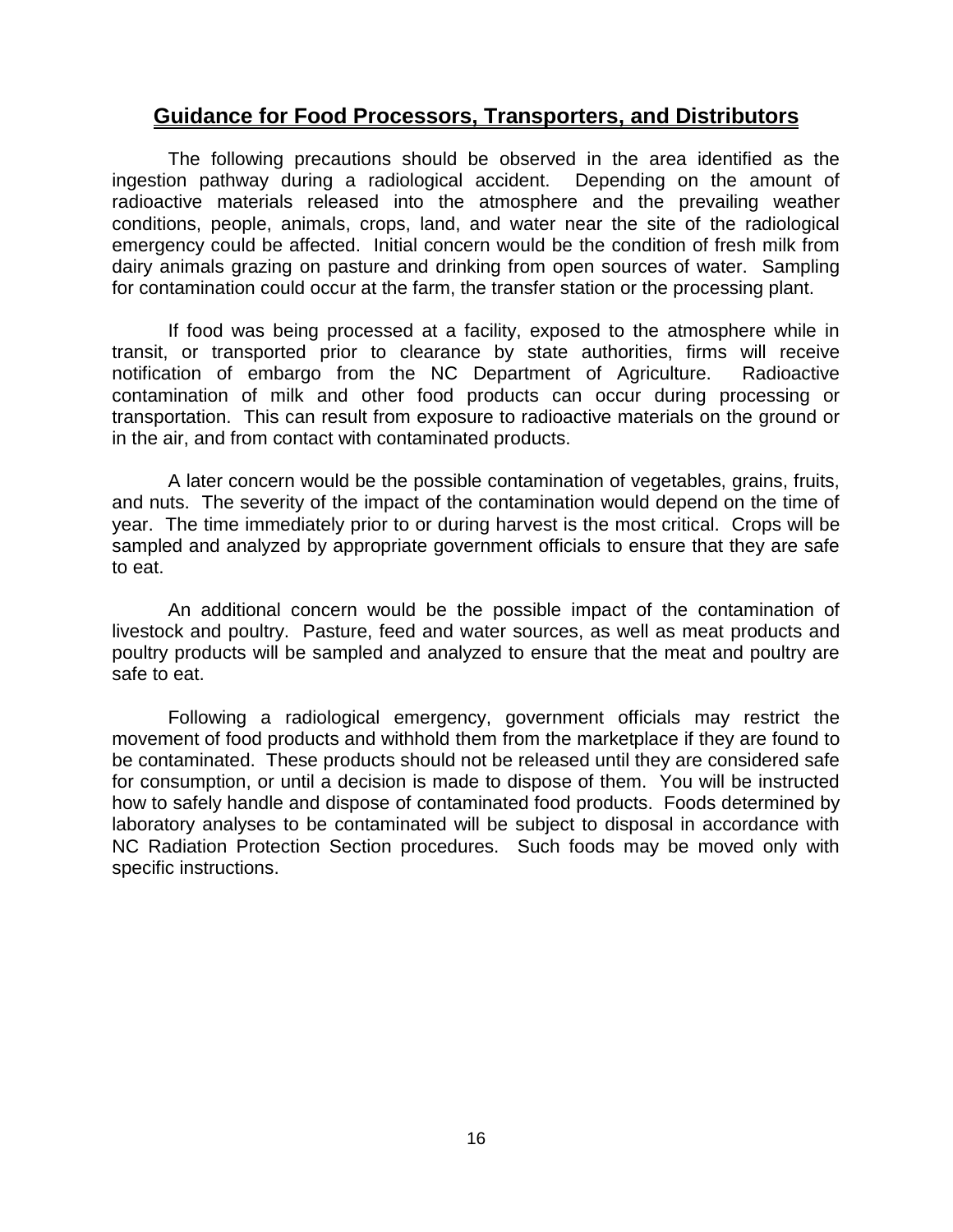## **Economics**

Under the worst conditions, radioactive contamination could reduce the economic productivity of your farm. As previously mentioned, you may suffer loss of some farm and dairy items due to spoilage during the period of time that a radiological emergency is in progress. However, following an accident, radioactive contamination might reduce the competitive economic value of your farm products. This would be due to public reluctance to purchase farm products that are suspected of having been grown in an area that has been affected by a radioactive release from a nuclear power plant or some other source. State authorities will advise you on the contamination level that your farm experienced and the marketability of your farm products. An insurance pool has been established by the utility companies to help individuals recover from the losses caused by a radiological disaster.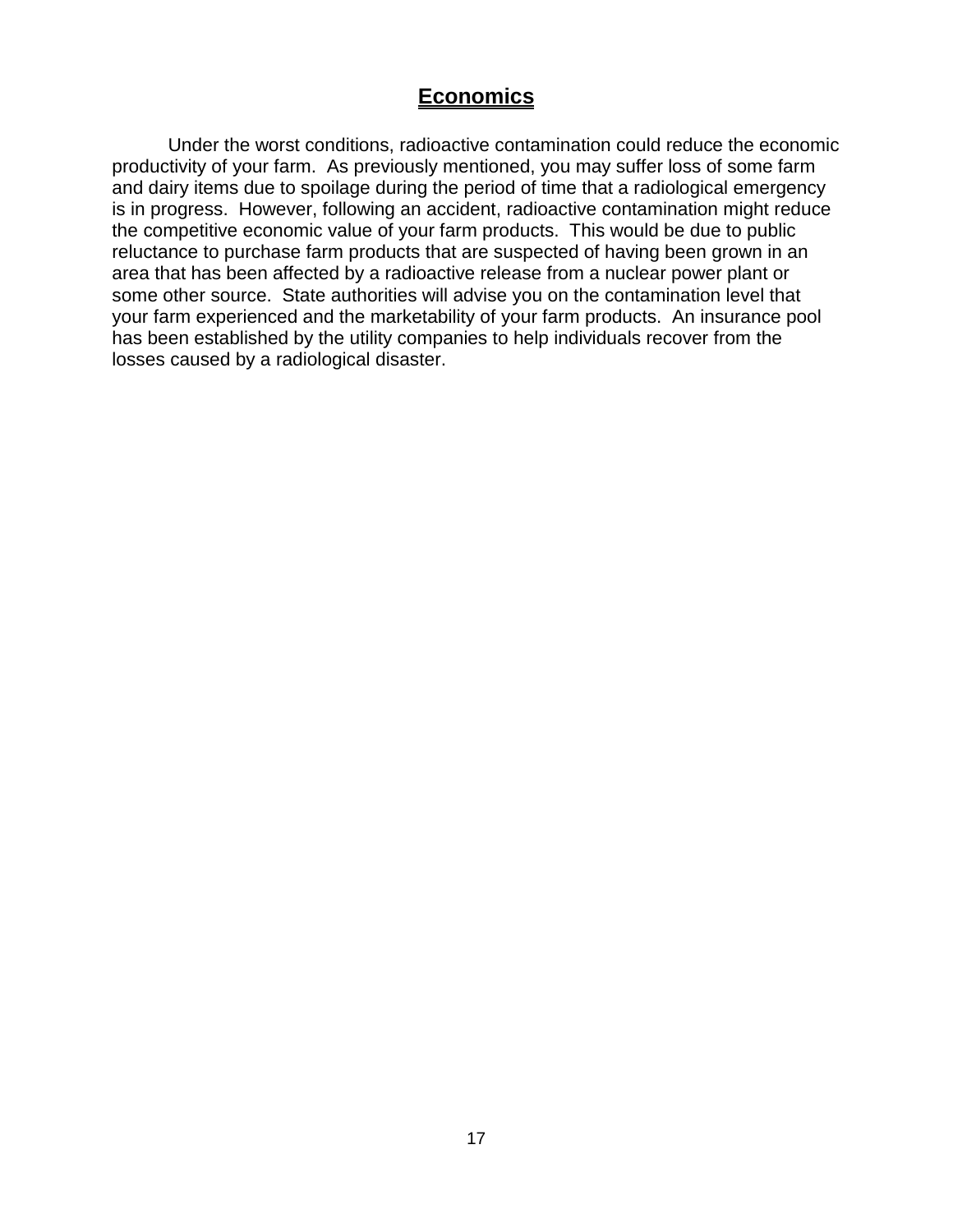## **Summary**

If you are warned that a radiological emergency exists, do the following: make arrangements for the safety of your family and farm.

## **For the farm:**

- Shelter all farm animals, particularly dairy cattle and dairy goats.
- Feed and water livestock from stored feed and protected water
- Bring feed into buildings or cover outdoor feed supplies.
- Store as much water as possible for livestock.
- Cover wells, rain barrels, and tanks.

## **For the family:**

- Place food and water inside a closed area in your house where it cannot be contaminated. Uncovered food brought in from a contaminated area should be cleaned.
- Eggs, potatoes, and melons that are cleaned may be eaten.
- Green vegetables should be carefully washed. Remove the outer layers if they were exposed to contamination.
- Peas and beans require normal cleaning.
- Wash hands thoroughly before eating.

## **For farm work:**

- Wear protective clothing (similar to that used for pesticide application) when working outdoors for the first few days following the emergency. Remove outer clothing before entering your home or other clean area. Shower thoroughly and immediately after finishing work.
- Wear a dust filter over your nose and mouth when cultivating dry earth or if harvesting corn or feed grains.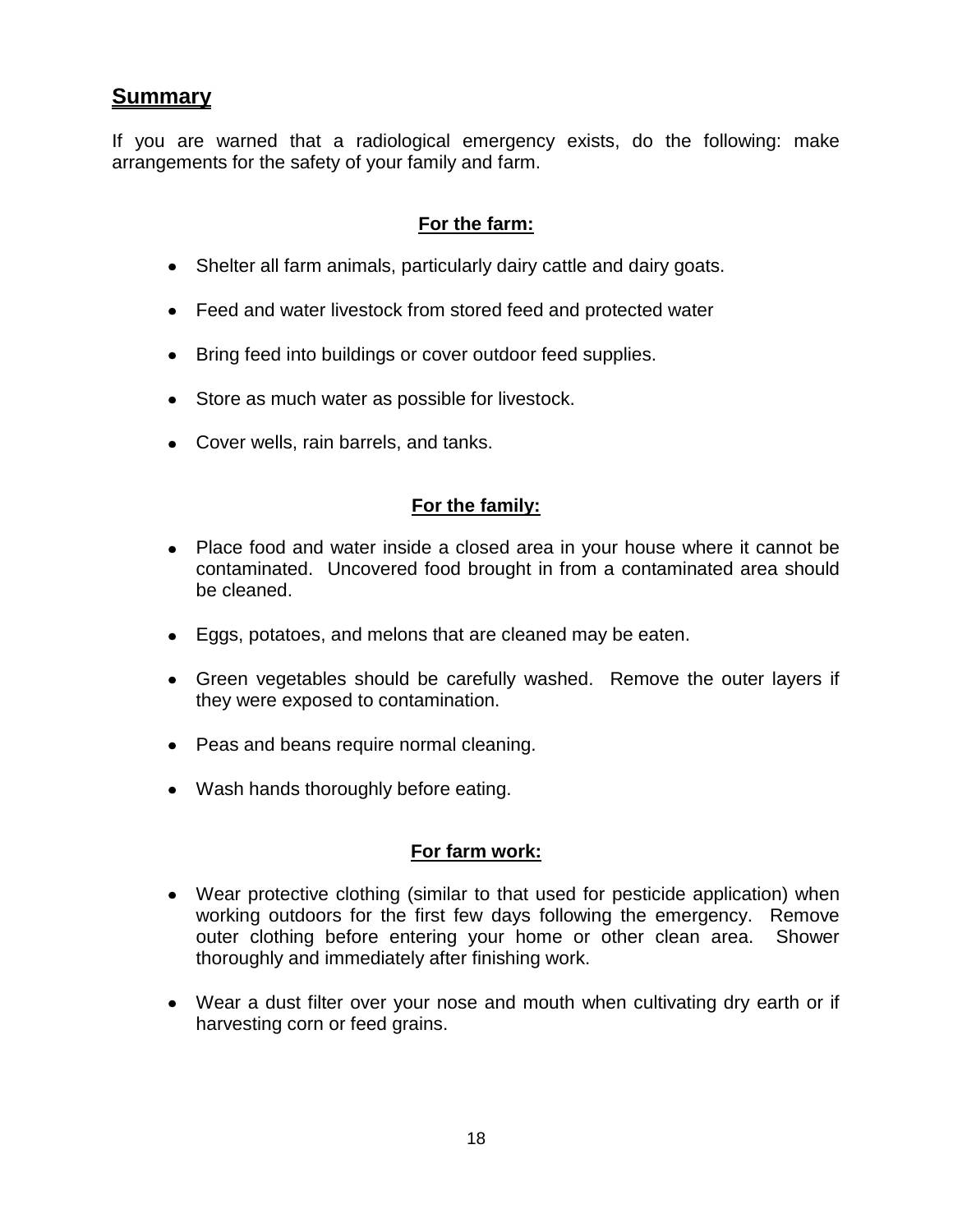# **Livestock Requirements**

## **Limited Feed Requirements** \*

| <b>Animal</b>                      | <b>Feed</b>                             | <b>Amount of Feed</b><br>Per Day (%of body<br>weight) |
|------------------------------------|-----------------------------------------|-------------------------------------------------------|
| Cattle                             |                                         |                                                       |
| Cow, lactating<br>Cow, dry         | Hay<br>Hay                              | 2<br>1                                                |
| Calf, less than 9<br>months of age | Hay, plus<br>40% protein<br>supplement  | 2/0.02                                                |
| <b>Sheep</b>                       |                                         |                                                       |
| Ewe                                | Alfalfa Hay                             | 1                                                     |
| Lamb, 27 kg<br>$(60$ lbs.)         | Alfalfa Hay                             | 1.5                                                   |
| <b>Swine</b>                       |                                         |                                                       |
| Sow, pregnant                      | Corn, plus<br>35% protein<br>supplement | 0.4/0.2                                               |
| Sow, lactating                     | Corn, plus<br>35% protein               | 1/0.2                                                 |
| Hog, 45 kg<br>$(100$ lbs.)         | supplement<br>Corn                      | 1.5                                                   |
| Hog, 91 kg<br>$(200$ lbs.)         | Corn                                    | 1                                                     |
| <b>Poultry</b>                     |                                         |                                                       |
| Laying Hen                         | Mash                                    | 2                                                     |
| Turkey, 5kg<br>$(10$ lbs.)         | Mash                                    | 1.7                                                   |
| Turkey, 11kg<br>$(25$ lbs.)        | Mash                                    | 1.3                                                   |

\* Equivalent feeds may be substituted. Hay should be at least one-half legume or equivalent in protein content.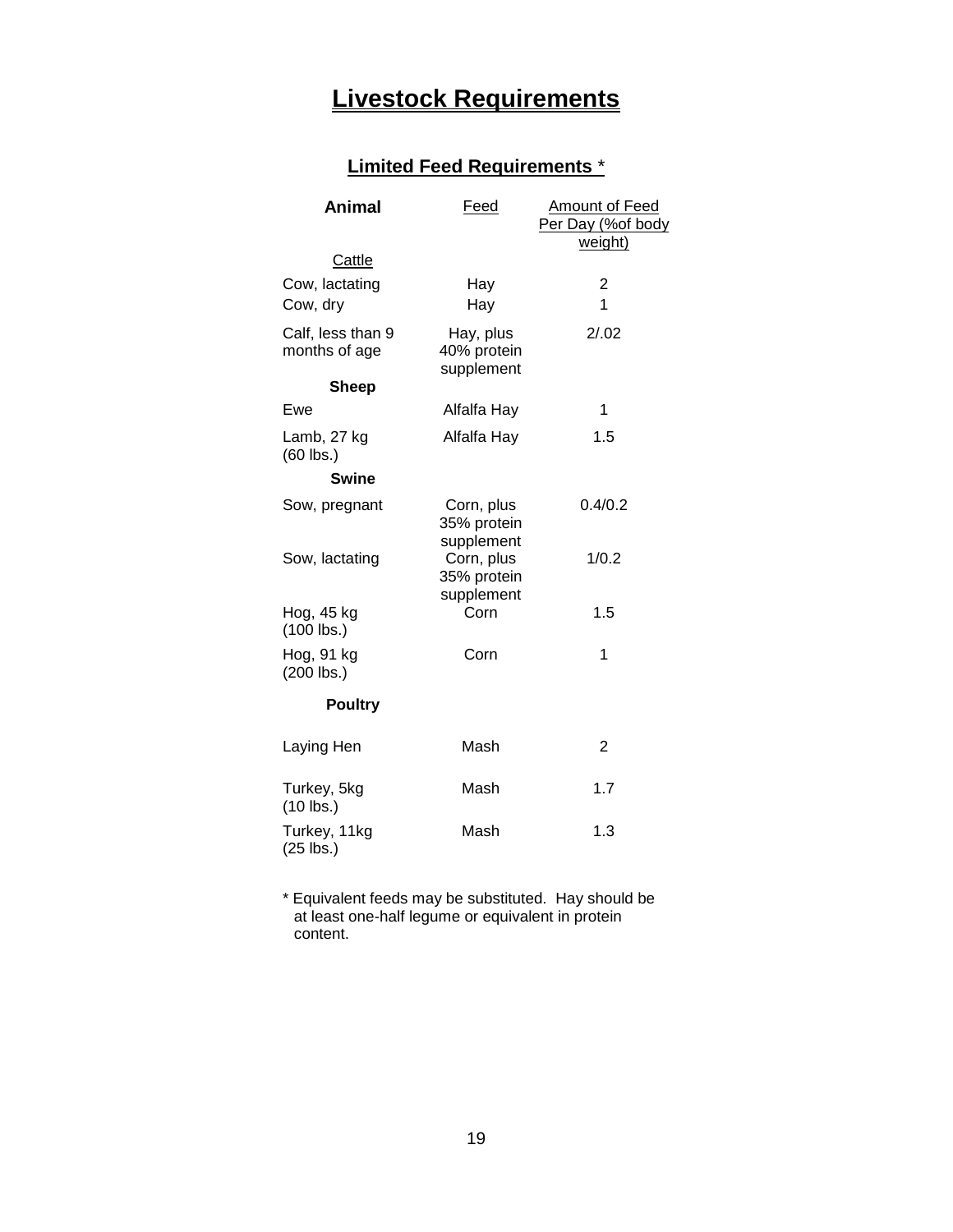## **Water Requirements Per Animal Per Day\***

## Ample Supply

| Animal<br>Cattle<br>Hogs<br>Sheep<br>Poultry | Liters<br>64.0<br>9.5<br>5.8 | Gallons<br>17.0<br>2.5<br>1.5       |  |
|----------------------------------------------|------------------------------|-------------------------------------|--|
| <b>Layers and Broilers</b><br><b>Turkeys</b> | 0.24<br>1.26                 | 0.06<br>0.30                        |  |
| <b>Limited Supply</b>                        |                              |                                     |  |
| Animal<br>Cattle<br>Hogs<br>Sheep<br>Poultry | Liters<br>26.5<br>4.8<br>3.8 | <b>Gallons</b><br>7.0<br>1.2<br>1.0 |  |
| <b>Layers and Boilers</b>                    | 0.20                         | 0.05                                |  |
| Turkeys                                      | 0.50                         | 0.12                                |  |

\* Average requirements at a temperature of 27 degrees C (80 degrees F)

\* \* Water rationing facilities required